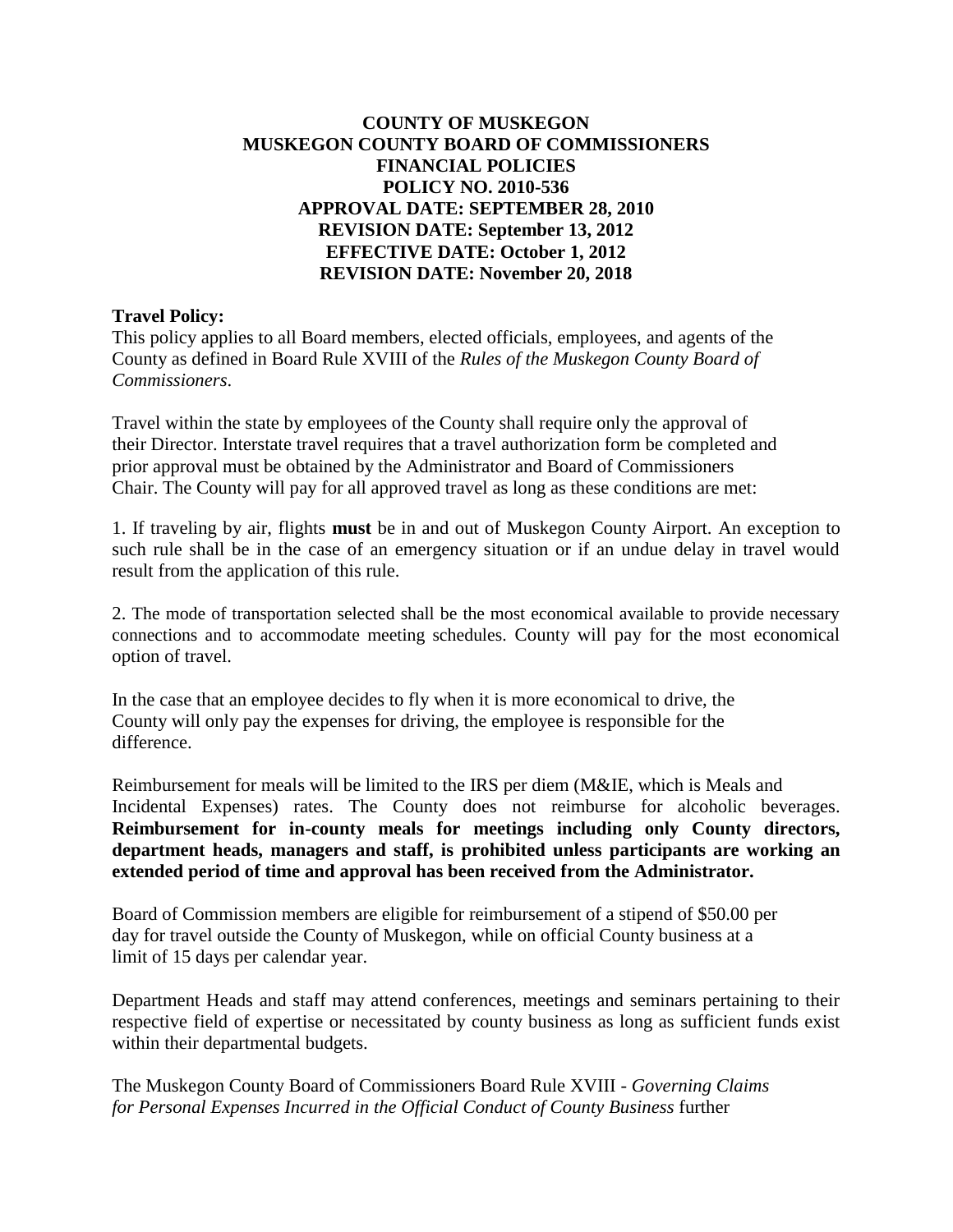defines the County's travel rules and regulations.

### **Cell Phone Policy:**

The County will provide cellular phone service for select employees to be used for business purposes as determined by their Director. . The purchasing of equipment must flow through the

Information Technology department and the most cost effective phone will be made available. **Nonbusiness** 

cell phone use shall be reimbursed by the employee. See separate Cell Phone Policy (2015-142)

## **Pay Correction Policy:**

The County will make corrections to pay errors in the next pay, regardless of the origin of the error. However, if the error is greater than 8 hours of regular pay, an additional check may be issued to the employee in the current pay. If the error has no net pay effect, i.e. charged sick instead of vacation, even if it is greater than 8 hours, the adjustment will be made in the next pay.

The department must send a written request to payroll, either an e-mail or inter-office memo, stating the date and number of hours that need to be corrected.

## **Grants Policy:**

A Grant Information form shall be completed and submitted with the grant request at the time Board approval is requested. A partially completed form can be submitted as a budget request to the budget office for initial review and for budget consideration. After Board approval, a completed copy of the form shall be submitted to the Accounting Office with a copy retained by the department.

No locally generated revenues will be used to replace original funding for activities, which are or have been the responsibilities of the Federal and State governments. Grant applications to fund new service programs with Federal and State funds should be reviewed by the County Board with significant consideration given to whether locally generated funds will be required to support these programs when original funding is no longer available.

## **Grant fund positions will automatically be sunsetted unless a majority affirmative vote by the Board of Commissioners to continue the positions is approved and the sources of continued funding are identified.**

See separate Grant Management Policy and Procedure (2015-500)

#### **Audit Policy:**

A comprehensive financial audit and Federal Single Audit of the County of Muskegon shall occur annually in accordance with State and Federal regulations. Audits will be performed by certified public accountants who are licensed to practice in the State of Michigan and are in good standing with the Michigan Board of Accountancy. An audit contract will be signed for a period of not less than three and not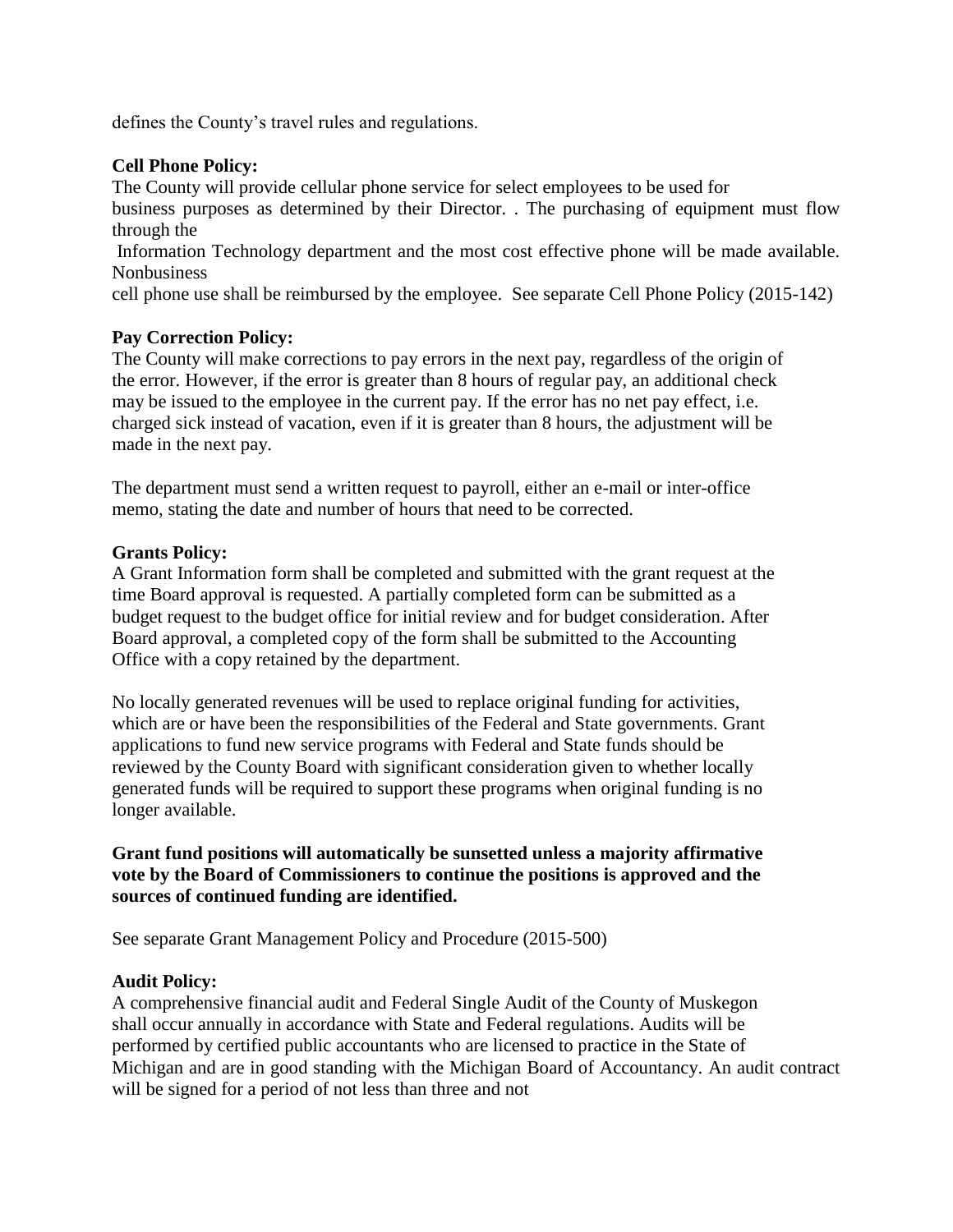more than six years. The County Ways and Means committee shall serve as the audit committee and shall recommend all audit contracts and all annual financial audits of the County.

### **Board Held Checks Policy:**

Accounts payable checks are held for Board approval. Exceptions to this policy are where the County receives a discount, where the County Board of Commissioners has given specific approval for the expenditure, where the holding of the check will cost additional funds (i.e. late fees), employee travel reimbursements, where the check is for personal services by an individual, where the check represents pass-through funds, where the check is making a payment required by an authoritative order, where the check is for community support critical relief efforts or when the County Administrator gives specific approval to release a check prior to Board approval.

## **Insurance and Reserve Policy:**

The maintenance of insurance and reserves shall be in compliance with State, Federal and Local laws. Reserves shall only be held where there has been an actuarial completed or a third party with expertise in the area has provided a written estimate of reserves necessary in the normal course of business with the County. Excess reserves shall be returned to the funds by adjusting future charges in the same manner as was used for the initial charges.

## **Vendor Policy:**

A completed Federal Form W-9 ("*Request for Taxpayer Identification Number and Certification*") should be on file with the County in advance of any accounts payable payment to a business, organization or individual.

When invoices and check requests are submitted for payment, Accounting Office staff may review vendor files for a Form W-9. If a Form W-9 is not currently on file and there is a phone number or e-mail for the payee, the Accounting Office may contact the vendor to request the Form W-9. If there is not a phone number or e-mail, the employee who approved the payment may be advised that payment is being withheld until a completed Form W-9 is received.

#### **Procurement Policy:**

The purchase of services, equipment, and other supplies shall be in accordance with the written Procurement Policy and Procedures Manual (2018-330) y as adopted by the Board of Commissioners. The main components of this policy are as follows:

• Budgeted expenditures of \$3,499.99 and less do not require a Purchase Order. Use of a County issued purchase card is encouraged for purchases at this level in accordance with the purchasing card policy.

• Budgeted expenditures of \$3,500.00 to \$24,999.99 shall be secured through open market solicitation and, if practical, be based upon at least three (3) department collected written quotes and require a purchase requisition with department's internal required approvals which may include the Department Head,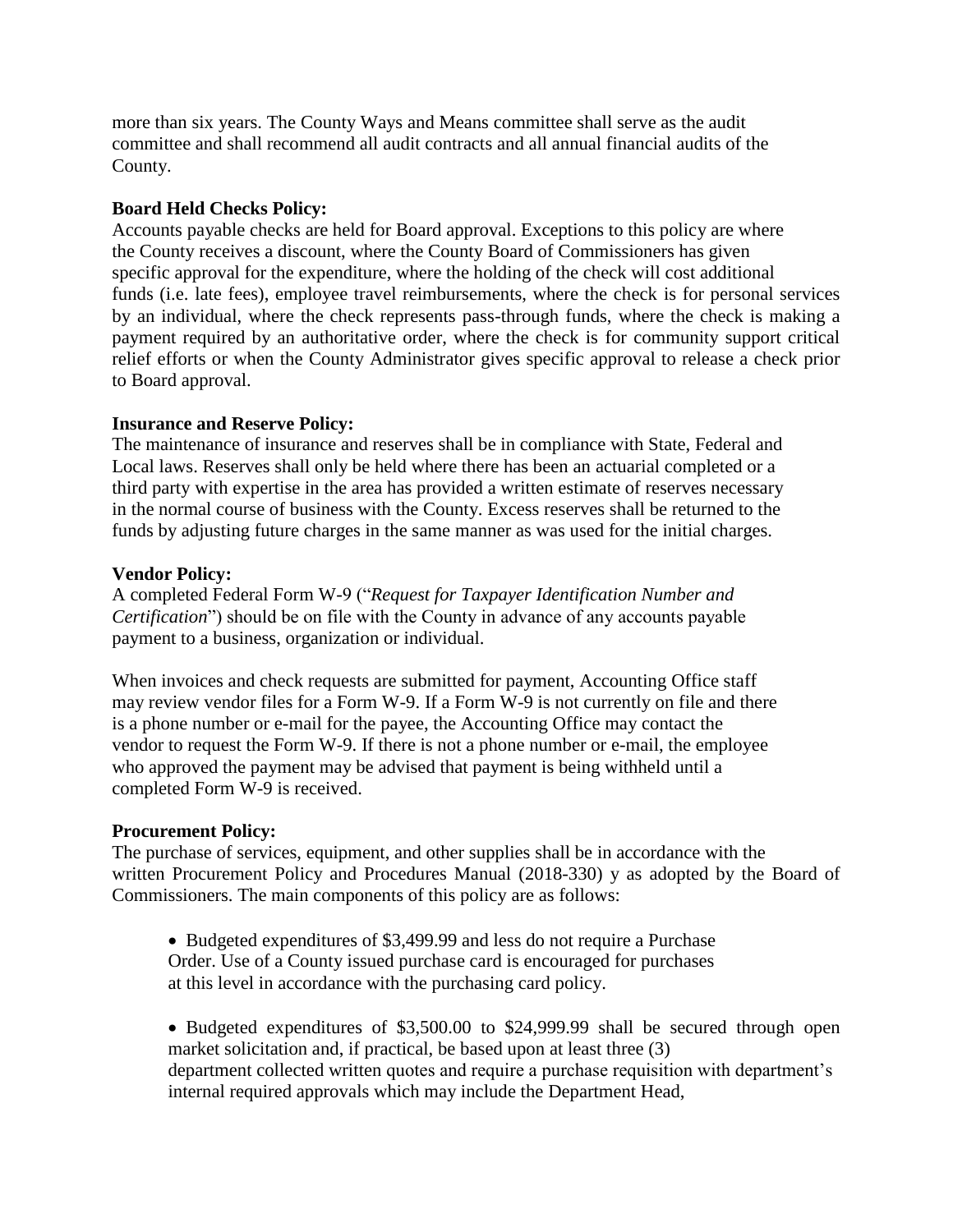Elected Official or Court Administrator approval.

Expenditures between \$25,000.00 and \$149,999.99 require three (3) procurement collected written quotations and authorized by the appropriate County Board. Upon receipt of the formal quotations and the appropriate Board approval, a purchase requisition can be entered with department's internal required approvals which may include the Department Head, Elected Official or Court Administrator approval.

Expenditures expected to cost \$150,000.001 or more require competitive formal solicitations. The formal solicitations are completed by the Procurement Office with the Finance Director's authorization and the approval of the Board of Commissioners.

It is the responsibility of the Department Head, Elected Official or Court Administrator to set internal approvals.

*All purchases \$3,500.00 and over require the approval of the Procurement Office staff prior to making the purchase of the product or service. Approval by the Procurement Office will be made in accordance with the procedures set by the Director of Finance.*

## **Administrator's Spending Authority:**

The County Administrator has authority to expend sums up to \$1,000 on his/her own authority. Prior to expending amounts in excess of \$1,000 but no more than \$15,000, the Administrator will consult and fully apprise the County Board Chair of the purpose of the proposed expenditure. With the Board Chair's approval, the Administrator is authorized to proceed with the expenditure but is required to report it to the Board of Commissioners within 30 days. See separate Administrator's Spending Authority Policy (2016-08)

#### **Unallowable Purchases:**

No expenditure shall be paid or reimbursed by public funds if it meets the Michigan Treasury Department definition of an unlawful expenditure. Examples include - but are not limited to - office refreshments, picnics, presents to officials or employees, and retirement recognition events.

#### **Encumbrance Policy:**

All encumbrances for approved purchase orders to a vendor, lapse at fiscal year end with the exception of the Public Health department and major multi-year capital projects.

#### **Accounts Receivable and Debt Recovery Policy:**

A policy for the collection of unpaid debts owed the County of Muskegon has been established by board motion 2004-316 and adopted on July 22, 2004, and last amended on November 19, 2009. When amounts are \$500 or more, Corporate Counsel shall be responsible for filing of lawsuits in either District or Circuit Court for the departments. All other collection actions shall be done by the department responsible for the establishment of the receivable. Amounts of less than \$500 can be written off administratively.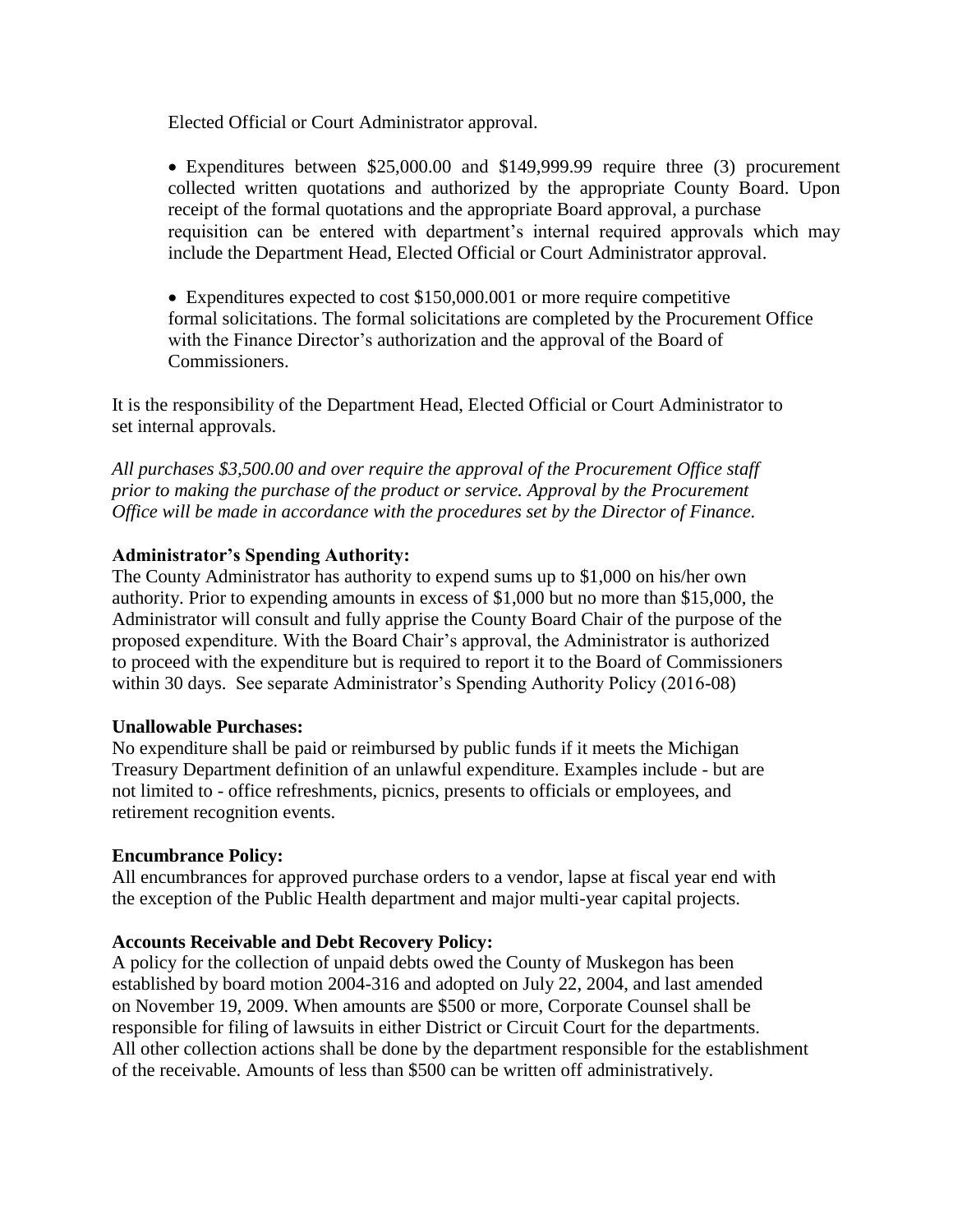#### **Debt Policy:**

It is County policy to not issue debt to finance on-going operations. Debt may be issued to finance the construction of water and sewer disposal systems, buildings and infrastructure improvements, and to refund previously issued bonds. The County may pledge its full faith and credit behind these debt issues. These issues are only approved if the issuer has an established revenue stream to make the principal and interest payments.

State of Michigan law states that the County shall not increase its total debt beyond 10% of its assessed valuation. Muskegon County plans to always remain under this legal debt margin limitation. In order to keep bond interest costs down, the County will also strive to maintain or improve its bond ratings with Standard & Poors Financial Services and Moody's Investors Service. See separate Debt Management Policy (2011-192)

#### **Investment Policy:**

The County Treasurer shall invest public funds in a manner, which will provide the highest investment return with the maximum security while meeting the daily cash flow demands of the County. In accordance with Public Act 20 of the Public Acts of 1943, as amended, the surplus funds of the County may be invested as follows:

a) Bonds, securities, and other obligations of the United States or an agency or instrumentality of the United States.

b) Certificates of deposit, savings accounts, deposit accounts, or depository receipts of a financial institution, but only if the financial institution is eligible to be a depository of funds belonging to the state under a law or rule of this state or the United States.

c) Commercial paper rated as the time of purchase within the two highest classifications established by not less than two standard rating services and that matures not more than 270 days after the date of purchase.

d) Repurchase agreements consisting of instruments listed in subdivision (a).

e) Bankers' acceptances of United States banks.

f) Obligations of this state or any of its political subdivisions that at the time of purchase are rated as investment grade by not less than 1 standard rating service.

g) Mutual funds registered under the investment company act of 1940, with authority to purchase only investment vehicles that are legal for direct investment by a public corporation.

h) Obligations described in (a) through (g) if purchased through an inter-local agreement under the urban cooperation act of 1967

i) The investment pools organized under the surplus investment pool act, 1985 PA 367,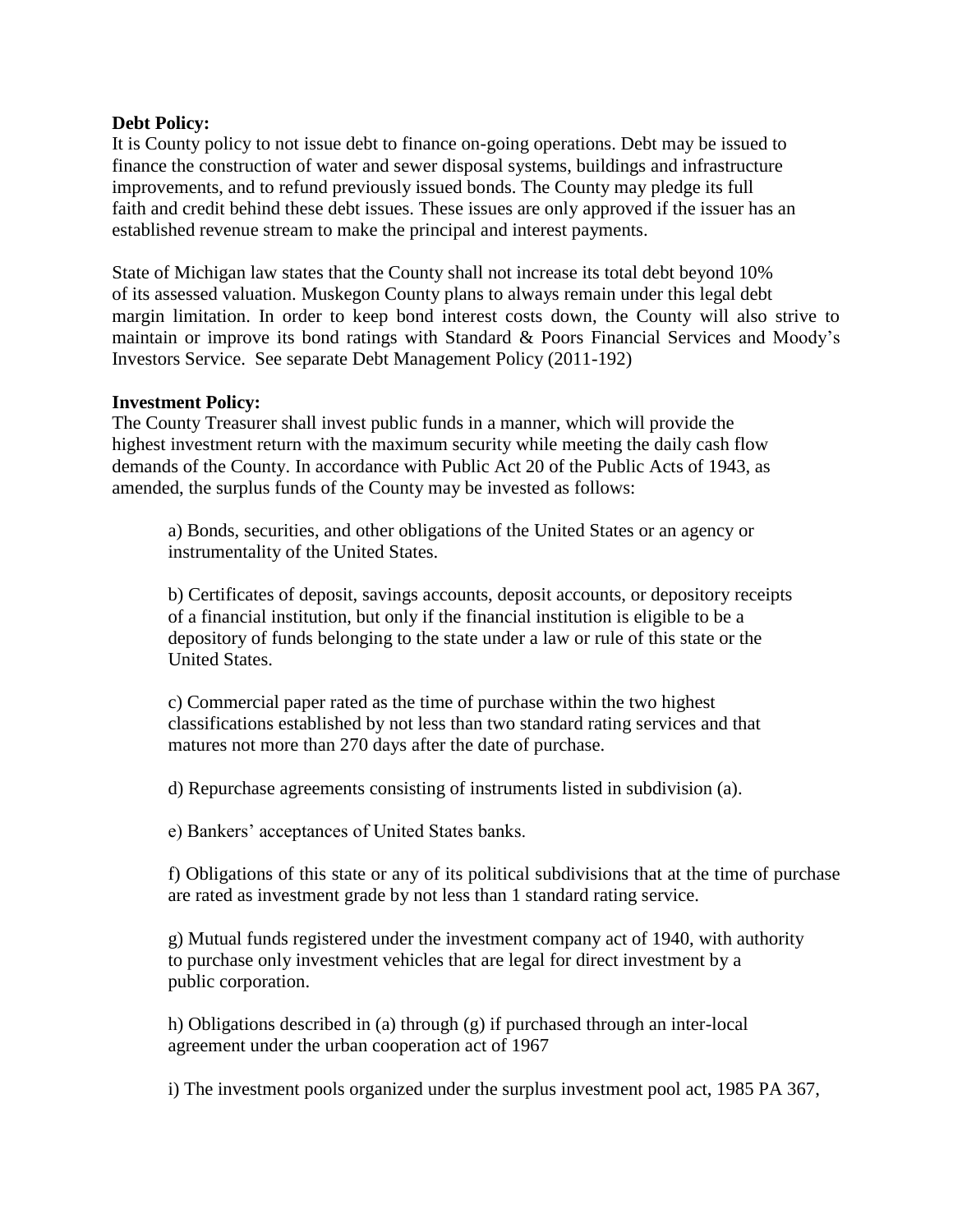129.111 to 129.118.

j) The investment pools organized under the local government investment pool act, 1985 PA 121, MCL 129.41 to 129.150.

### **Indirect Cost Policy:**

Central services indirect costs are allocated to user departments based on an allocable basis as established in a County-wide cost allocation plan. The plan is updated annually and submitted for federal approval with indirect costs charged back to the departments, generally on a monthly basis.

## **Accrual of Expense Policy:**

Expense accrual procedures at fiscal year-end shall follow generally accepted accounting principles (GAAP) so that expenses are recognized when goods or services have been received on or before the last day of the fiscal year.

## **Accrual of Revenues Policy:**

Revenues accrued at year end shall follow the County's revenue recognition procedures as outlined in the Summary of Significant Accounting Policies published in the annual audited financial statements.

## **Fees and Charges Policy:**

The County will assess fees and charges as allowed by Federal or State law or local ordinances to provide established levels of County services as determined by the Board of Commissioners or by Federal or State mandates accepted by the Board.

# **Use of Non-Recurring Revenues Policy:**

The County's policy is to avoid the use of one-time or non-recurring revenues for operational purposes and instead transfer those revenues to the Public Improvement Fund whenever practicable to be used for funding future capital projects.

# **Budgetary Approval Policy:**

In accordance with Public Act 621, the Uniform Budgeting and Accounting Act, the County shall adopt a budget through an annual budget process, which concludes with the approval of an annual Appropriation Ordinance by the Board of Commissioners. Budget amendments after adoption of the Appropriation Ordinance require Board approval at the fund level for all funds except the General Fund. General Fund budget amendments require Board approval at the department level.

Any position labor distribution changes, regardless of financial impact, require Board approval except for Healthwest and within the Courts.

#### **Balanced Budget Policy:**

It is County policy for all funds to have a balanced budget either by having revenues greater than or equal expenditures or by allowing the use of excess fund equity/net position For any fund falling within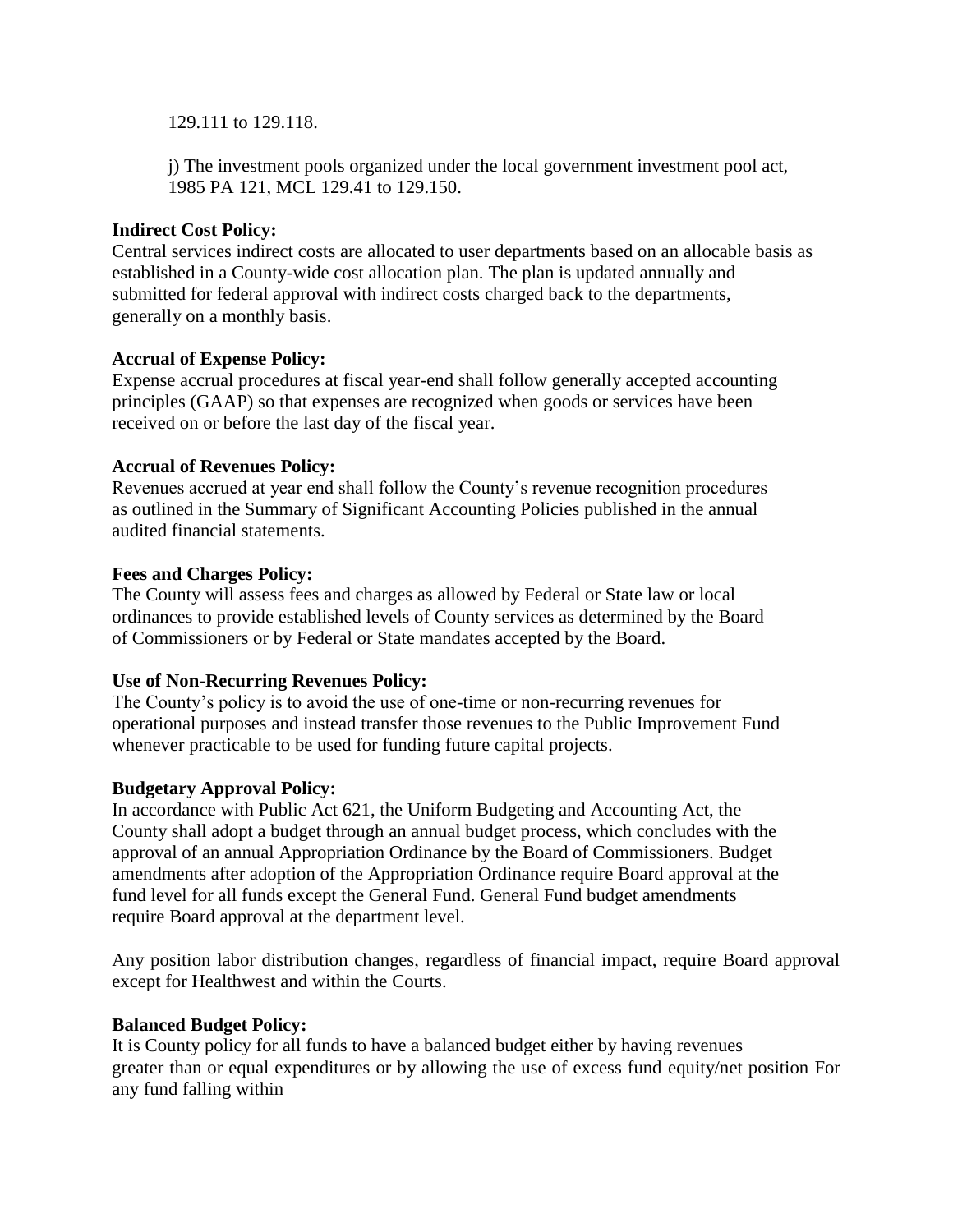the State of Michigan definition of a deficit condition, a deficit elimination plan must be submitted to the State of Michigan Treasury Department following prescribed State rules.

## **Appropriations Policy:**

All budget appropriations adopted by the Board of Commissioners to be spent in a particular fiscal year, lapse at the end of that fiscal year. Board approval for capital projects or other capital spending follows the timing stipulated by the approving Board resolution.

## **Position Control Policy:**

The County of Muskegon generally maintains a "one position, one person" philosophy when it comes to position control. All County position additions, deletions and changes are to be authorized by the Board of Commissioners, Healthwest Board or Chief Judge. The Human Resources department maintains County position classifications and internally numbered identification. The Human Resources Office maintains individual position control based on Board of Commissioner Authorizations. The Payroll Office maintains individual position payroll records based on Human Resources authorizations.

## **Capital Budget Program Policy:**

The County maintains a 5 year Capital Improvement Plan which is to be reviewed and updated in the annual budget process. Since capital improvements involve large sums of capital and long-term commitments, each capital project is carefully analyzed before it becomes a component of the program. Capital improvements recommendations include specific funding sources. Capital improvement projects are only recommended for approval if the funding sources are identified and available. The County takes a systematic approach to capital improvement programming to ensure that any personnel services or operating costs affected by capital spending decisions are included in the appropriate operating budget. The County insures and maintains its capital investments in order to reduce replacement cost.

#### **Capitalization Policy:**

The County capitalizes all fixed asset purchases with local funds costing \$5,000 and over. Fixed asset purchases with Federal and State funds are capitalized at \$5,000 and over. Federal and State funds fixed asset purchases between \$1,000 and \$5,000 are inventoried for internal tracking purposes.

#### **Capital Asset Inventory Policy:**

All major capital assets will be inventoried and their condition assessed on an annual basis. The information obtained from these procedures will be used in the financial planning of future capital asset purchases or construction.

#### **Replacement of Physical Assets Policy:**

If an equipment item becomes defective while under warranty and the item is replaced by the vendor/manufacturer, the Accounting Office will record the fixed asset number of the item to be replaced, description of item, serial number, serial number of the replacement equipment, location, and vendor/manufacturer name. The replaced equipment will be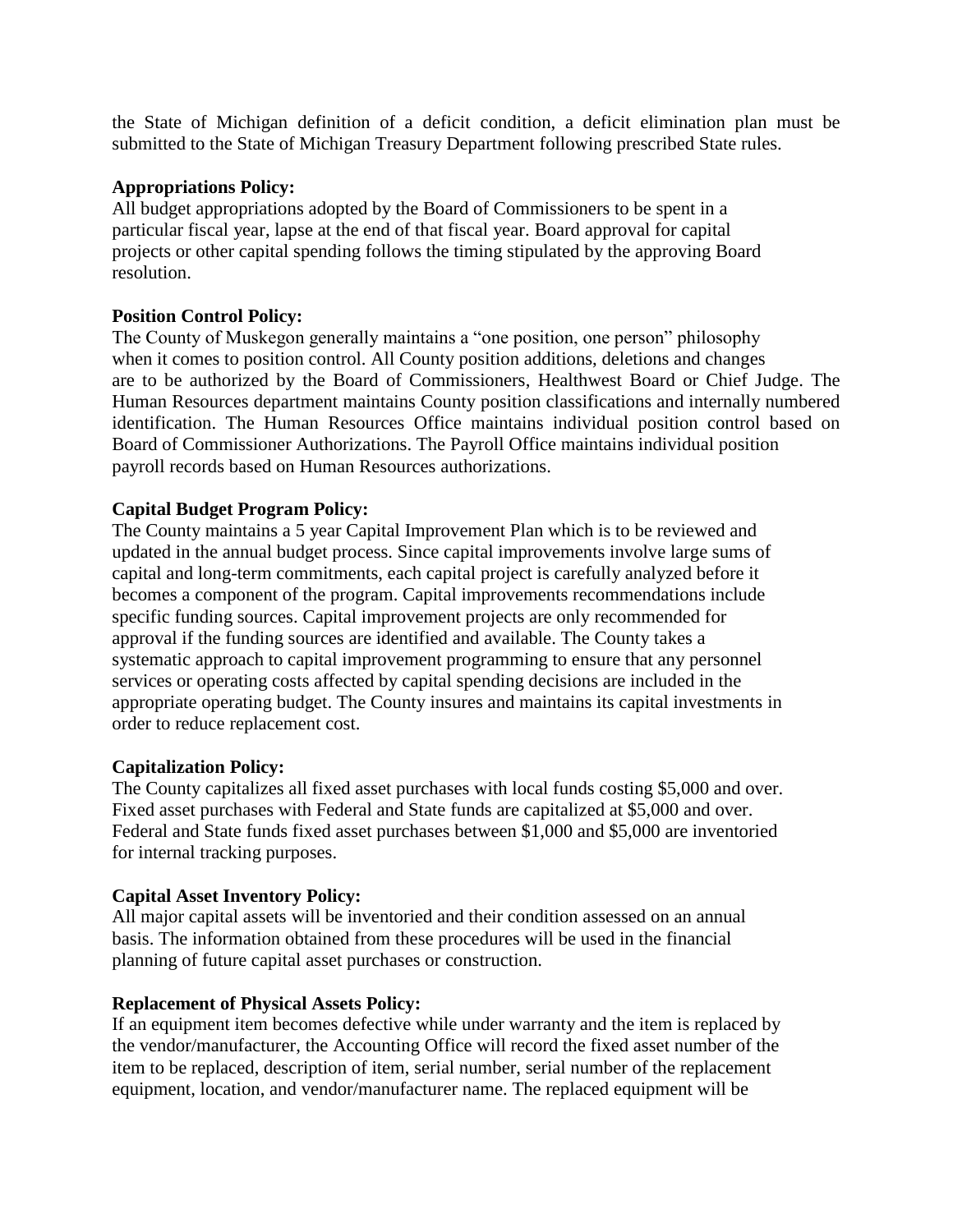assigned a new tag number.

#### **Purchase Card Policy:**

The use of County Purchase Cards shall be in accordance with the written Purchase Card Policy (2011-329) as adopted by the Board of Commissioners. In this policy, it is the responsibility of the Department Director, Court Administrator, Elected Official, and/or designated departmental assignee will be responsible for all activities relating to purchase cards in their department including, but not limited to the following:

a) Selection of employees authorized to use County purchase cards.

b) Execution of the Purchase Card Cardholder Agreement between the County of Muskegon and the employee for the use and care of the purchase card, before such purchase card is placed in the employee's custody for use.

c) Review of and proper implementation of the Purchase Card Policy and the provisions of the Purchase Card Procedures.

d) Determination of the specific official County business for which purchase cards may be used by departmental employees.

e) Determination of the type of categories of goods or services within the department for which the purchase cards may be used to purchase.

f) Determination of spending authorization limits for each employee receiving a purchase card in compliance with the Purchase Card Procedures.

g) Review and authorize all necessary documentation submitted by the employee using the County purchase card including, but not limited to:

i. documentation of the goods or services purchased ii. the cost of the goods or services iii. date of purchase iv. the official County business for which purchased.

All documentation must be submitted by the employee with the monthly statement to the Department Director, Court Administrator, Elected Official and/or designated departmental assignee for approval within the timeframe outlined in the Purchase Card Procedures.

h) Monitor the system, policies and procedures within the department to ensure employees' responsibility for the purchase cards within the department and immediately notify the Program Administrator in the Accounting Office of any fraudulent or irresponsible use of purchase cards.